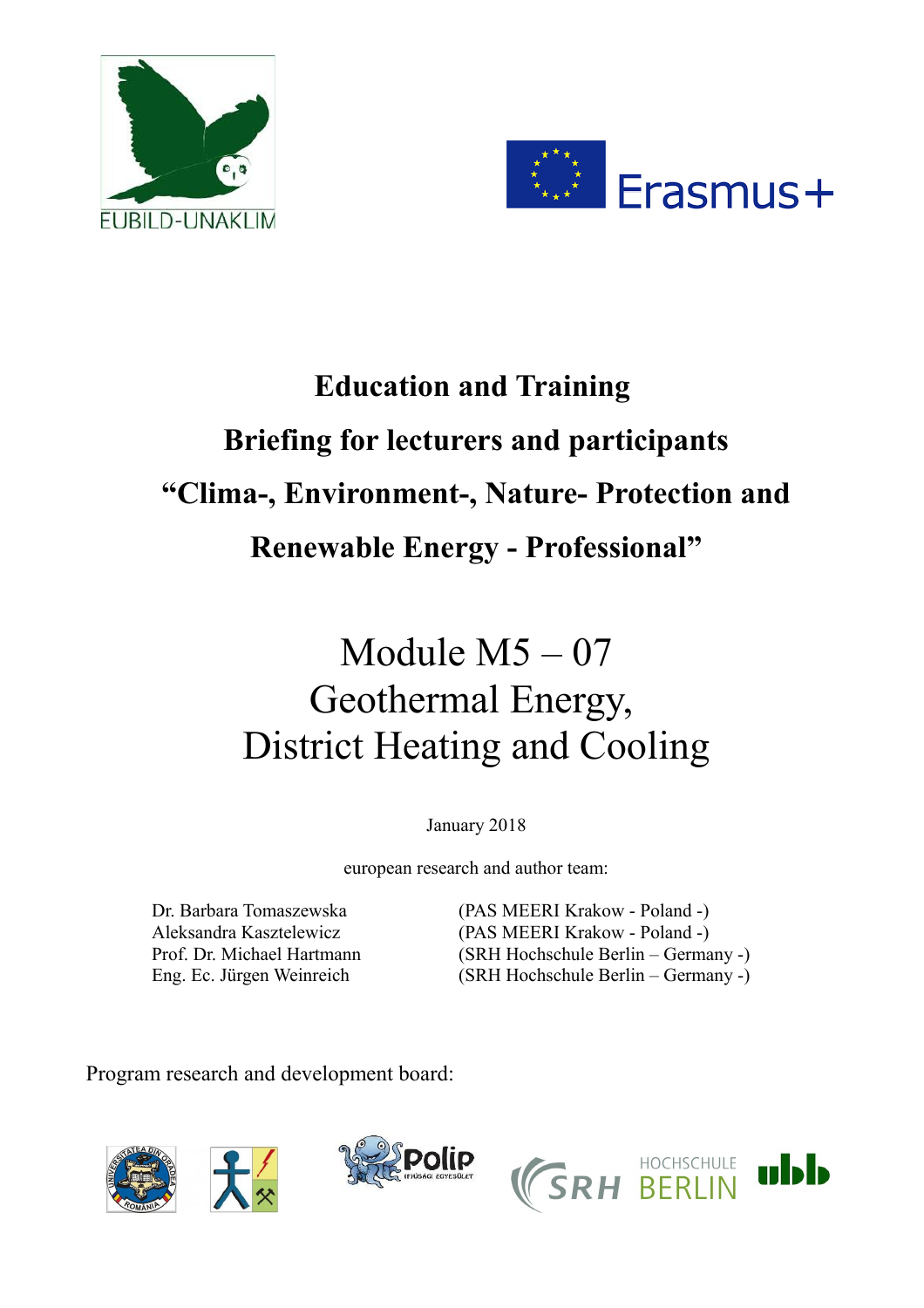## **Overview**

| Overview   |                                                                                      |  |
|------------|--------------------------------------------------------------------------------------|--|
|            | Curriculum of the Module part Geothermal Energy and District Heating $M3 - 27$ 3 - 6 |  |
| Lecture 1: |                                                                                      |  |
| Lecture 2: |                                                                                      |  |
| Lecture 3: | Best-Practice and Environmental Impact of Geothermal use                             |  |
|            |                                                                                      |  |
|            |                                                                                      |  |
|            |                                                                                      |  |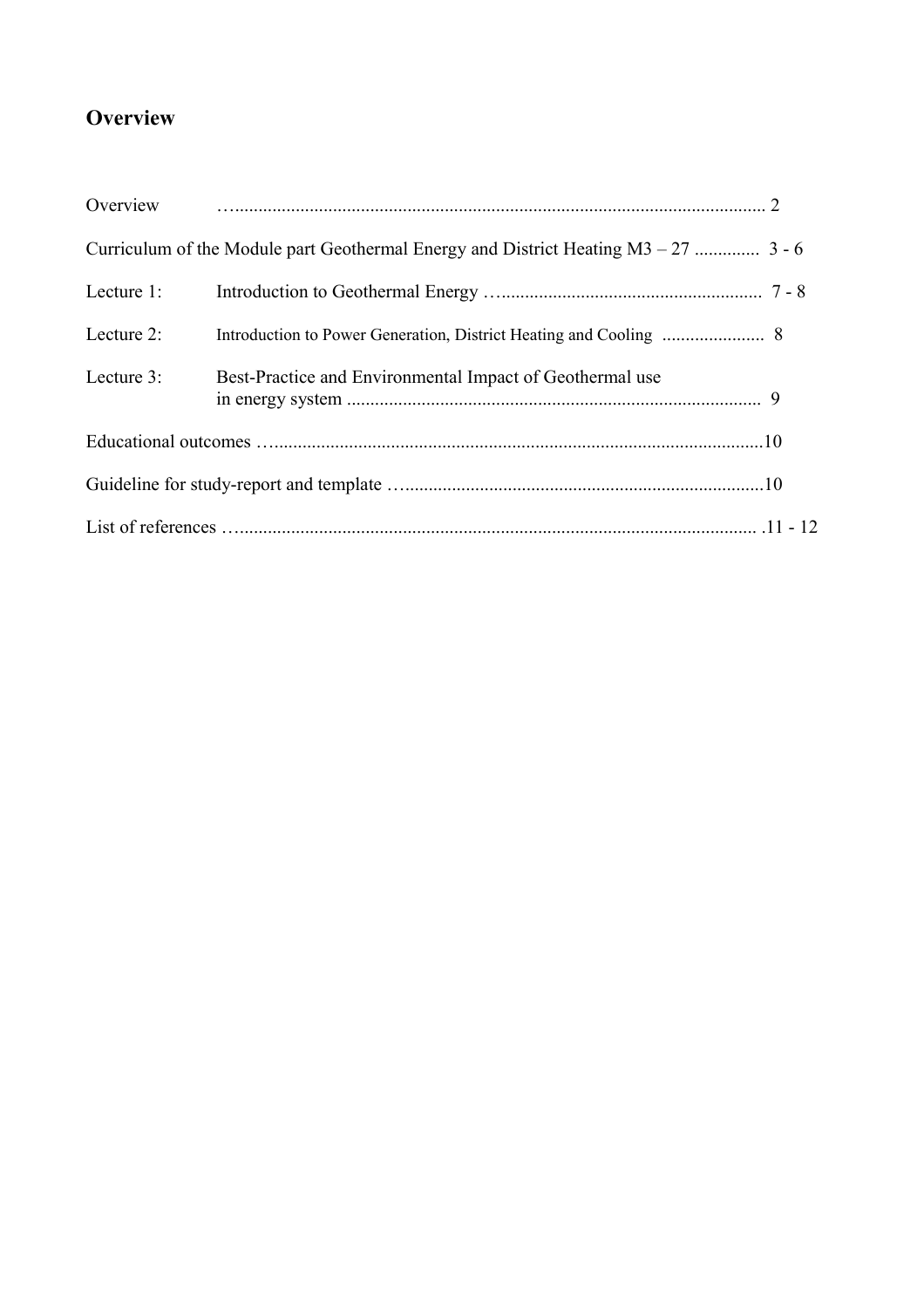## **Curriculum**

| Module No./Code                     | $M3 - 27$                                                                                                                                                                                                                                                                                                                                                                                                                                                                                             |
|-------------------------------------|-------------------------------------------------------------------------------------------------------------------------------------------------------------------------------------------------------------------------------------------------------------------------------------------------------------------------------------------------------------------------------------------------------------------------------------------------------------------------------------------------------|
| Module Designation                  | Introduction to Geothermal Energy, District Heating<br>and Cooling                                                                                                                                                                                                                                                                                                                                                                                                                                    |
| Units of the Module (if applicable) | 1: Introduction to Geothermal Energy<br>2: Introduction to Power Generation and District<br>Heating with geothermal sources<br>3: Best-Practice and Environmental Impact of<br>Geothermal use in the energy system                                                                                                                                                                                                                                                                                    |
| Module Content                      | This module and lectures introduce the participants in<br>the fundamentals and potential of geothermal<br>resources and systems in the energy sectors and<br>systems. By built a general understanding of the<br>resources use and technology approach participants are<br>able to understand the economic and environmental<br>impact of geothermal resources usage in projects with<br>district heating and cooling (small, medium and big<br>scale) and potential for electrical power generation. |
|                                     | <b>Specific topics:</b><br>1: Introduction to Geothermal Energy<br>Geology and Earth heat<br>Basics of geothermal systems<br>Energy reservoirs and energy network<br>Investments, operating costs, costs of current<br>production, efficiency<br>Case studies and reference installations<br>National and international utilisation<br>potentials                                                                                                                                                     |
|                                     | Introduction to Electrical Power Generation,<br>2:<br>District Heating and Cooling with geothermal sources<br>Challenges for Electrical Power generation from<br>geothermal sources<br>Concept and Components of District Heating and<br>Cooling Systems<br>Calculation of energy prices and cost effectiveness<br>Case studies and reference installations<br>Local and regional utilisation potentials                                                                                              |
|                                     | 3: Best-Practice and Environmental Impact of<br>Geothermal use in the energy system<br>Best Practice in the World experiences of<br>geothermal water end energy utilization<br>Ecological and life cycle analysis<br>Environmental Impact of geothermal<br>exploration<br>Environmental Impact of Geothermal energy<br>utilisation<br>Environmental Impact of District Heating and<br><b>Cooling Projects</b><br>Environmental Impact of Geothermal water<br>utilisation                              |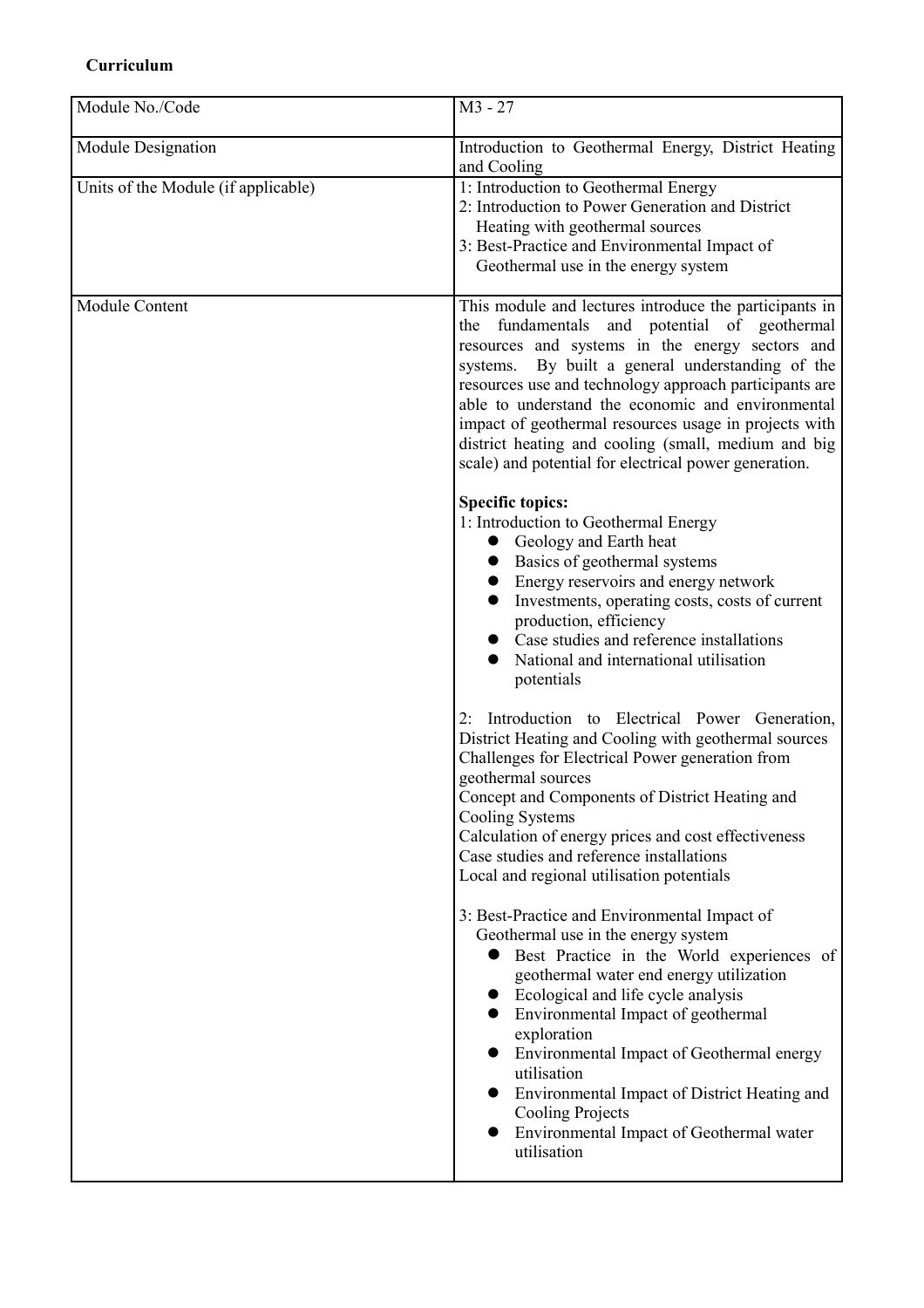| <b>Qualification Goals</b>                                        | The learning goal is to train the participants to<br>understand and implement current technical concepts<br>of the geothermal use in energy concepts and solution.<br>They are able to achieve commerciality while meeting<br>legal, social and environmental challenges from the<br>aspect of geothermal resources and use it in the local<br>and regional matter. The lectures want to build an<br>understanding of: |
|-------------------------------------------------------------------|------------------------------------------------------------------------------------------------------------------------------------------------------------------------------------------------------------------------------------------------------------------------------------------------------------------------------------------------------------------------------------------------------------------------|
|                                                                   | Basic concepts of exploration and use of<br>geothermal resources, the characterisation of<br>geothermal reservoirs and the production of<br>heat and power;<br>Integrated management techniques to deliver a<br>geothermal energy project;<br>• Present and future potential of geothermal<br>energy in the global and regional energy<br>resource portfolio.                                                          |
|                                                                   | Electricity generation, district heating and<br>cooling concepts, projects and best-practise                                                                                                                                                                                                                                                                                                                           |
|                                                                   | Environmental aspects of geothermal water<br>and energy utilisation.                                                                                                                                                                                                                                                                                                                                                   |
| Planning period                                                   | $5th$ month                                                                                                                                                                                                                                                                                                                                                                                                            |
| <b>Module Duration</b>                                            | 4 day's                                                                                                                                                                                                                                                                                                                                                                                                                |
| Module Frequency                                                  | On Requirement                                                                                                                                                                                                                                                                                                                                                                                                         |
| Number of Assigned ECTS Credits                                   | 1                                                                                                                                                                                                                                                                                                                                                                                                                      |
| Total Workload and Type<br>(individual studies $+$ contact hours) | 32 hours (Contact hours $16 h = 50\%)$                                                                                                                                                                                                                                                                                                                                                                                 |
| Type of Lecture<br>(compulsory, elective, etc.)                   | Compulsory                                                                                                                                                                                                                                                                                                                                                                                                             |
| Usability of the Module for Other Study Programs                  | none                                                                                                                                                                                                                                                                                                                                                                                                                   |
| <b>Enrolment Prerequisites</b>                                    | lecture in M1 and M3 $-$ 21 Introduction to Energy<br>Distribution and M3 - 23 Introduction to Solarthermal<br>Energy and Storage must have been completed and<br>passed                                                                                                                                                                                                                                               |
| Responsible Coordinator                                           | Program Director                                                                                                                                                                                                                                                                                                                                                                                                       |
| Name of the Lecturer                                              | <b>NN</b>                                                                                                                                                                                                                                                                                                                                                                                                              |
| Teaching Language                                                 | English/German/Hungarian/Polish/Romanian                                                                                                                                                                                                                                                                                                                                                                               |
| Testing Category / Requirements for Credit Award                  | Participation and study report                                                                                                                                                                                                                                                                                                                                                                                         |
| Contribution to Final Grade                                       | 2,1%                                                                                                                                                                                                                                                                                                                                                                                                                   |
| Teaching and Learning Methods of the Module                       | • Practice-oriented lecturer input<br>• Active participation by the participants through<br>discussion and contributions<br>• Completing exercises and writing an study report                                                                                                                                                                                                                                         |
| Special Features (e.g. share of distance learning, field          | Field trip to an geothermal electrical power plant                                                                                                                                                                                                                                                                                                                                                                     |
| trips, guest lectures, etc.)                                      | and/or district heating systems and/or balneothermal                                                                                                                                                                                                                                                                                                                                                                   |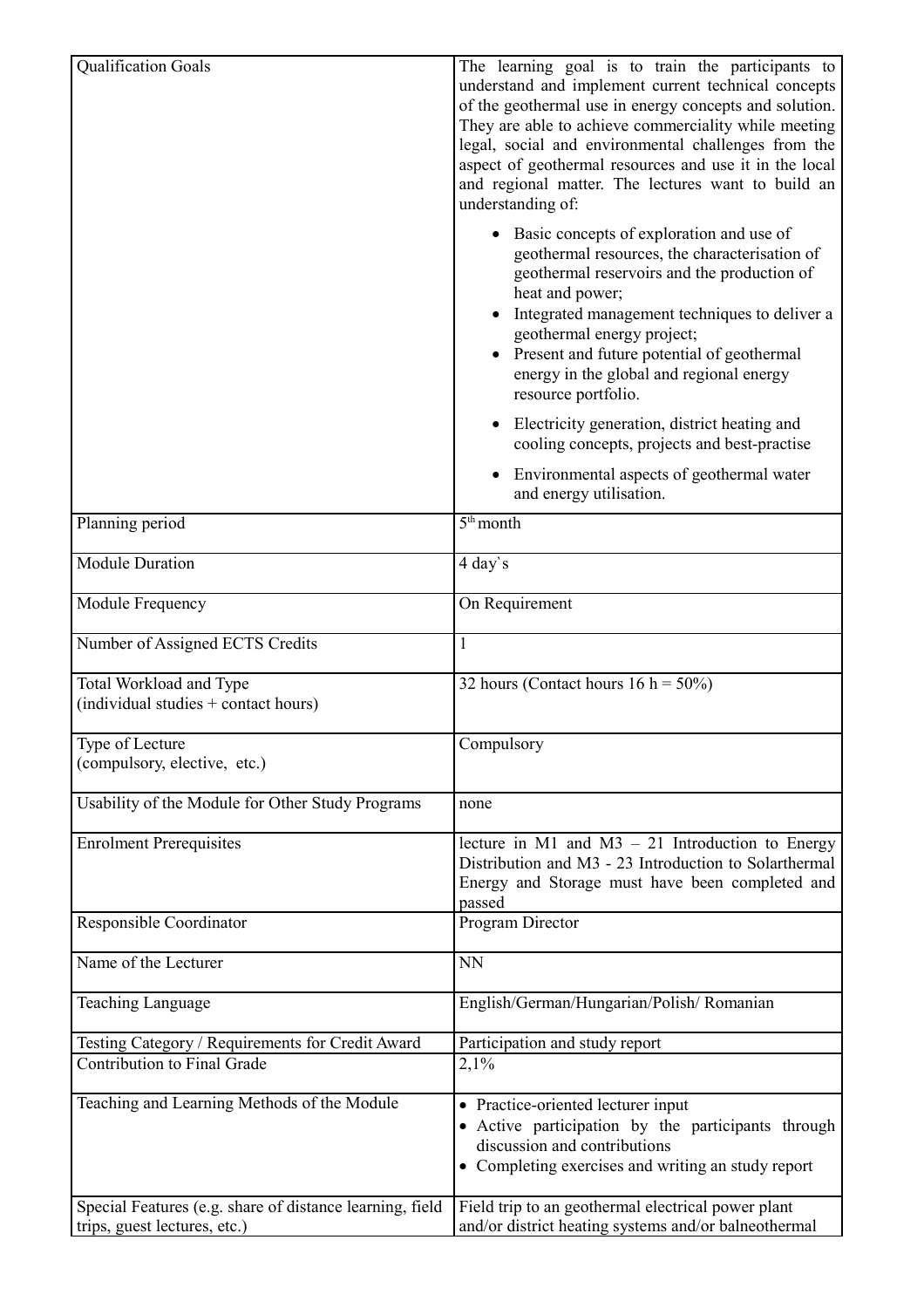|                                            | center with geothermal water use in the region                                                                                                                                                                                                                                    |
|--------------------------------------------|-----------------------------------------------------------------------------------------------------------------------------------------------------------------------------------------------------------------------------------------------------------------------------------|
| Literature                                 | Relevant articles and cases will be handed out by the                                                                                                                                                                                                                             |
| (compulsory reading/additional literature) | lecturer during the lectures.                                                                                                                                                                                                                                                     |
|                                            | Recommended literature:                                                                                                                                                                                                                                                           |
|                                            | Mary H. Dickson and Mario Fanelli;                                                                                                                                                                                                                                                |
|                                            | Geothermal energy: utilization and technology;                                                                                                                                                                                                                                    |
|                                            | UNESCO Publishing by John Wiley & Sons; 1995                                                                                                                                                                                                                                      |
|                                            | William E. Glassley; Geothermal Energy: Renewable<br>Energy and the Environment, Second Edition; 2014,<br>CRC Press; ISBN-13: 9781482221749                                                                                                                                       |
|                                            | Ingrid Stober, Kurt Bucher; Geothermal Energy: From<br>Theoretical Models to Exploration and Development;<br>2013; Springer Verlag                                                                                                                                                |
|                                            | Colin Harvey, Graeme Beardsmore. Inga Moeck and<br>Horst Rüter; Geothermal Exploration - Global<br>Strategies and Applications; 2016;<br>IGA Academy Books; ISBN: 978-3-9818045-0-8                                                                                               |
|                                            | Billy C. Langley; Heat Pump Technology 3rd Edition;<br>2001, Pearson; ISBN: 978-0130339652                                                                                                                                                                                        |
|                                            | Keith E. Herold; Absorption Chillers and Heat Pumps;<br>2016, Productivity Press;<br>ISBN: 9781498714341                                                                                                                                                                          |
|                                            | Jay Egg; Geothermal HVAC: Green Heating and<br>Cooling; 2010, McGraw-Hill Education<br>ISBN: 9780071746106                                                                                                                                                                        |
|                                            | Marc A. Rosen, Seama Koohi-Fayegh; Geothermal<br>Energy: Sustainable Heating and Cooling Using the<br>Ground; 2017; John Wiley & Sons Inc.; ISBN:<br>9781119180982                                                                                                                |
|                                            | Sven Werner; International review of district heating<br>and cooling; Science direct                                                                                                                                                                                              |
|                                            | https://www.sciencedirect.com/science/article/pii/S036<br>054421730614X                                                                                                                                                                                                           |
|                                            | Dietrich Schmidt, Anna Kallert, Markus Blesl; Sven<br>Svendsen, Hongwei Li, Natasa Nord, Kari Sipilä; Low<br>Temperature District Heating for Future Energy<br>Systems;<br>https://www.sciencedirect.com/science/article/pii/S187<br>6610217322592                                |
|                                            | Dietrich Schmidt, Anna Kallert, Janybek Orozaliev,<br>Isabelle Best, Klaus Vajen, Oliver Reul, Jochen<br>Bennewitz, Petra Gerhold; Development of an<br>Innovative Low Temperature Heat Supply Concept for<br>a New Housing Area;<br>Energy Procedia, Volume 116, 2017, pp. 39-47 |
|                                            | District Energy in Cities: Unlocking the Potential of<br>Energy Efficiency and Renewable Energy;                                                                                                                                                                                  |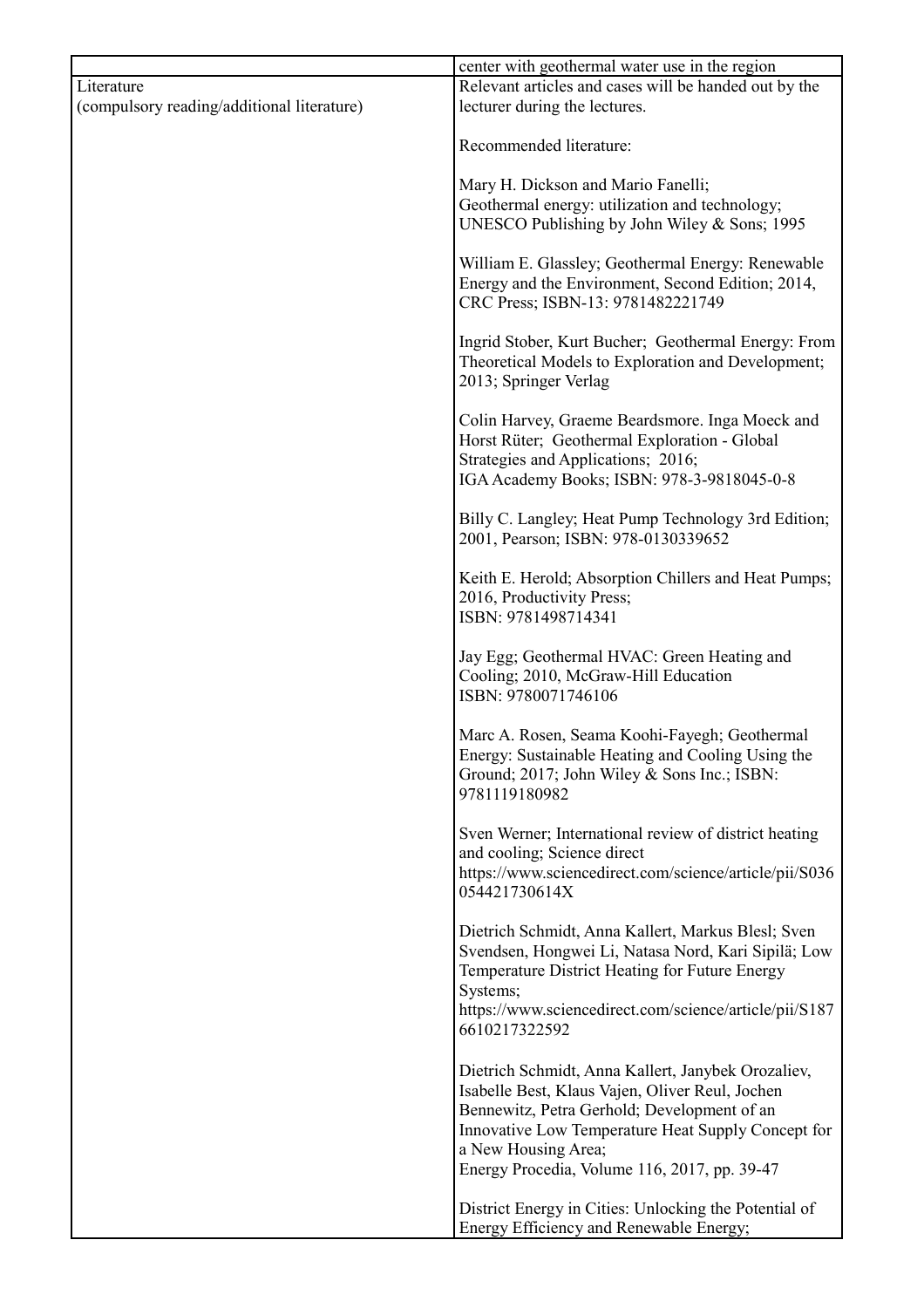| www.unep.org/energy/des                    |
|--------------------------------------------|
| Bundschuh J. (ed.), Tomaszewska B (ed.);   |
| Geothermal Water Management; 2018; CRC     |
| Press Taylor&Francis Group                 |
| https://www.crcpress.com/Geothermal-Water- |
| Management/Bundschuh-                      |
| Tomaszewska/p/book/9781138749009           |
|                                            |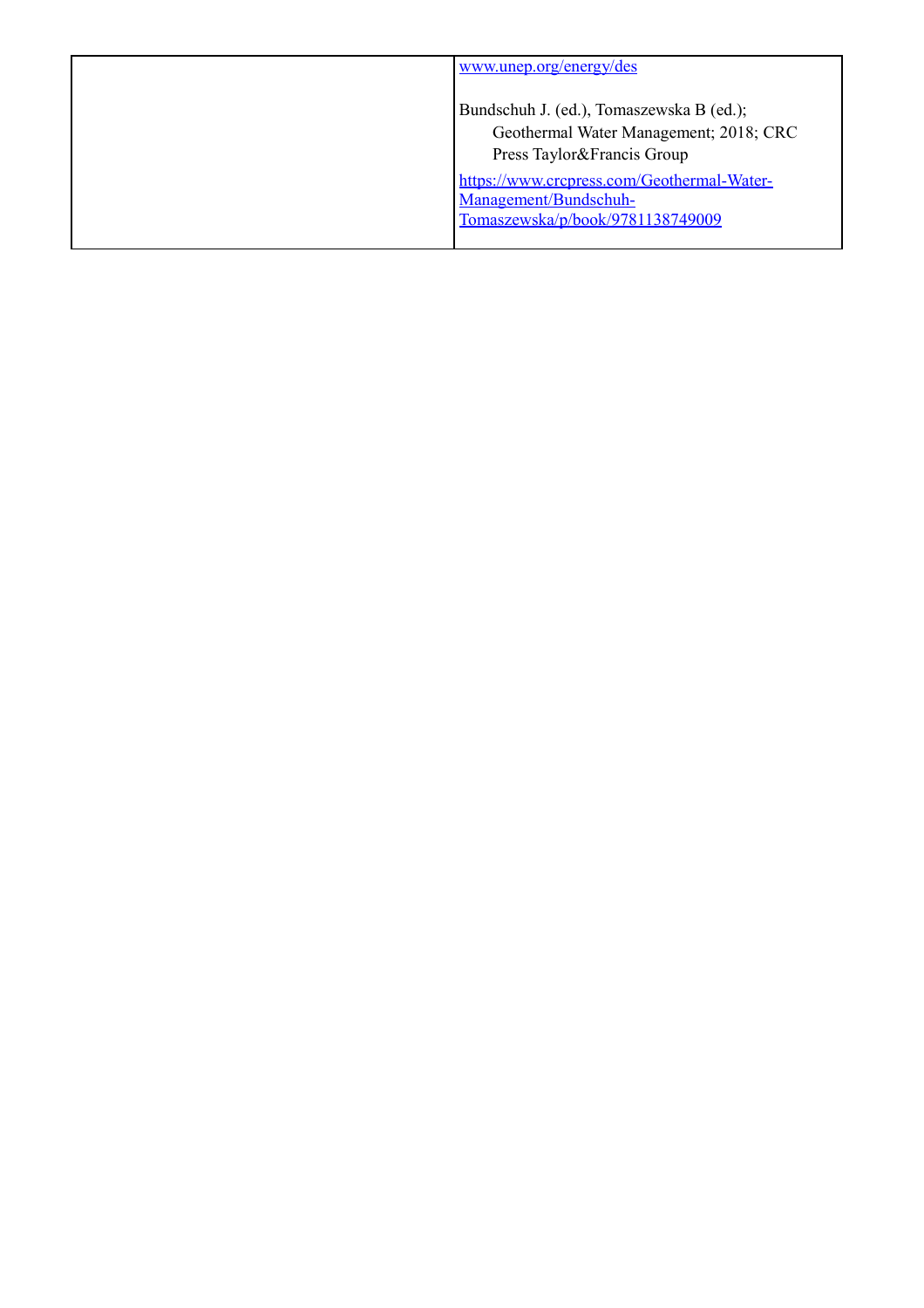## **Lecture 1: Introduction to Geothermal Energy**

The aim of the lecture is to introduce basic information in the field of geothermal energy, with particular emphasis on circulation of geothermal waters in nature and the way of using energy and geothermal waters. Knowledge on the selected methods for identifying, sharing and using geothermal resources will be provided.

## **1. Geology and Earth heat**

Fundamental principles of geology and hydrology, heat flow mechanisms.

## **2. Basics of geothermal systems**

Basic definitions on geothermal energy. Basic geological description of favourable conditions for different types of geothermal deposits occurrence. Basic concepts related to geothermic (a thermal gradient of the Earth, and the geothermal degree, geothermal water and steam deposits). High-temperature and lowtemperature geothermal resources and conditions of their occurrence. Sources of heat in the Earth's crust and the processes responsible for the heat flow.

Basic methods of geothermal energy utilization – direct utilization, geothermal heat pumps (GHP), ground source or ground coupled heat pumps (GSHP or GCH) and binary fluid generators for electrical use and electricity production.

Methods of geothermal deposits exploitation. The technologies performing geothermal wells (vertical, directional, horizontal). Methods of water production for geothermal using. The disposal of geothermal fluids.

General characteristic of geothermal systems in the world and in the selected locations (Poland, Germany, Hungary, Romania).

## **3. Energy reservoirs and energy network**

Methods for assessment of geothermal resources and reserves. Examples of classifications of geothermal resources types. Methodology of the assessment – Factors affecting aquifers, and geothermal resources. Review of computer modelling techniques useful in geothermal resources prospecting and assessment.

## **4. Investments, operating costs, costs of current production, efficiency**

Geological and economic aspects of extraction using deep hole drilling (drilling costs, performance, temperature, mineralization, the chemical composition of the waters, etc.).

Economic viability of the construction of geothermal installations.

Regulations, financial incentive measures for geothermal development,

Geothermal Risk and Risk Guarantee Founds – challenges and opportunities.

## **5. National and international utilisation potentials**

Utilisation of geothermal waters in balneotherapy and recreation.

Basic concepts of balneotherapy.

Factors enabling the use of the waters for medicinal and recreational objectives (e.g. temperature, mineralization, chemical composition).

Recreation and balneotheraphy centres in Poland / Hungary / Germany / Romania, other Europa and in the world.

## **6. Case studies and reference installations**

Geothermal waters and energy in Poland or Hungary or Germany or Romania as place of origin by the participants – examples

Poland case studies: Podhale region, Polish Lowlands (Mszczonów, Pyrzyce, Poddębice, Uniejów)

Germany case studies (Neustadt-Glewe, : Waren und andere siehe https://de.wikipedia.org/wiki/Liste\_von\_Geothermiekraftwerken\_in\_Deutschland)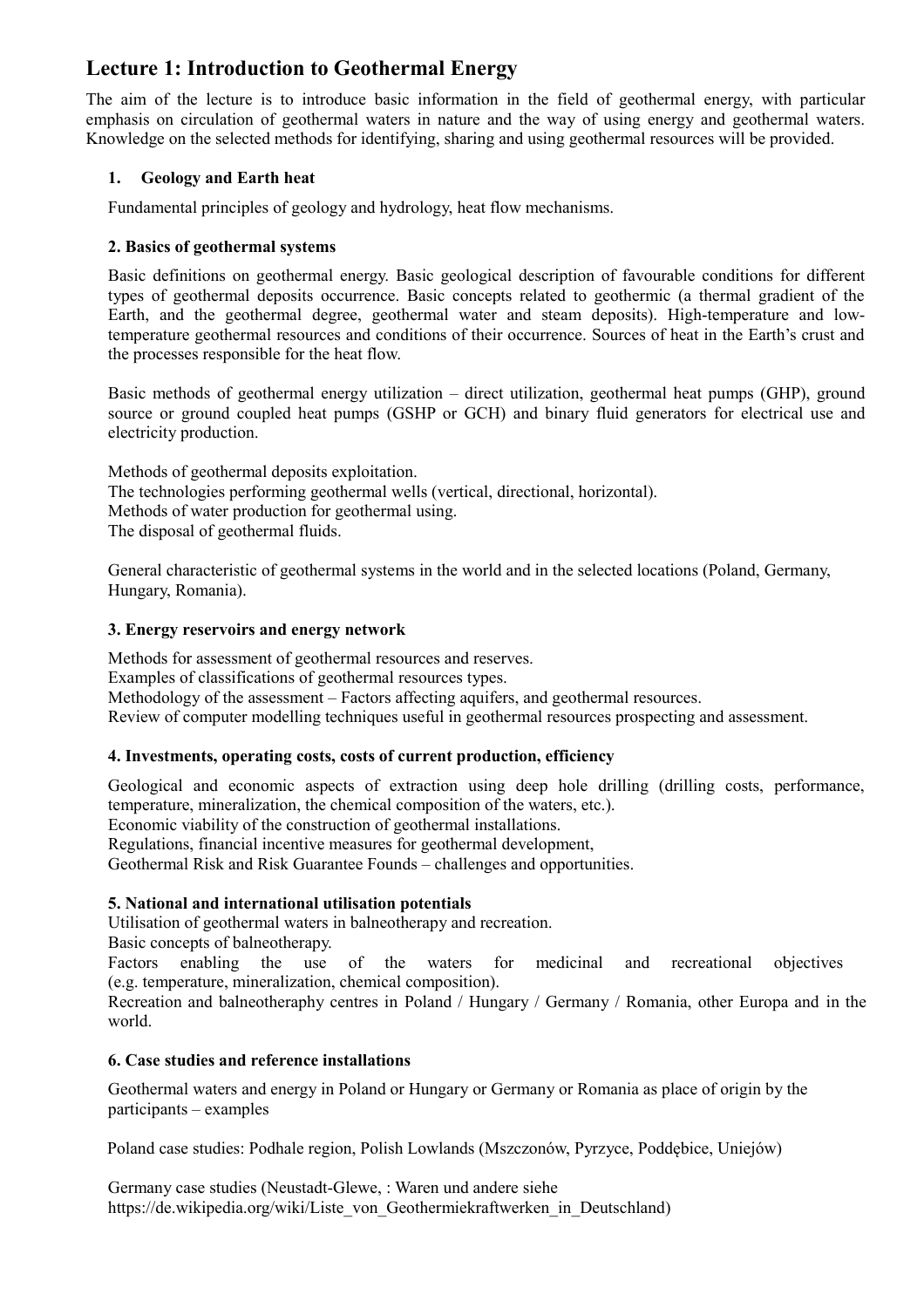Romania case studies: (Oradea)

Hungary case studies: (Miszkolec, Tura)

## **Duration for lecture 1 – 5 hours Exercises – 3 hours**

Exercises for example could concern the development of case studies for selected regions (point 6)

## **Lecture 2: Introduction to Electrical Power Generation, District Heating and Cooling with geothermal use**

The aim of the lecture is to introduce basic information in the field of electricity production, heat production and cooling from geothermal resources.

- 1. **Power generation from geothermal sources** Worldwide overview of geothermal electrical power generation Introduction to electrical power generation with geothermal use Review of high and low temperature technology
- 2. **Concept and Components of District Heating and Cooling Systems** Overview of heating systems, components, influences, cooperation Geothermal – the characteristics of energy source Geothermal as the heating source component Optimization of geothermal heating system (hybrid energy sources, cascade energy use, heat pumps) Geothermal cooling
- 3. **Combine heat and electrical power generation, polygeneration** Combine heat and electrical power, combine heat, electrical power and cooling
- 4. **Calculation of energy prices and cost effectiveness** Wide utilisation of geothermal products (energy, water and others) – overview and case studies
- 5. **Case studies and reference installations**

Turawell Project Orka – Hungary Podhale Region and Mszczonów Heating Planta – Poland Project Oradea - Romania Projekt Neustadt-Glewe – Germany

## 6. **Local and regional utilisation potentials**

Perspective areas in Poland (local potential, recognition of resources)

## **Duration for lecture 1 – 6 hours**

**Exercises – 2 hours**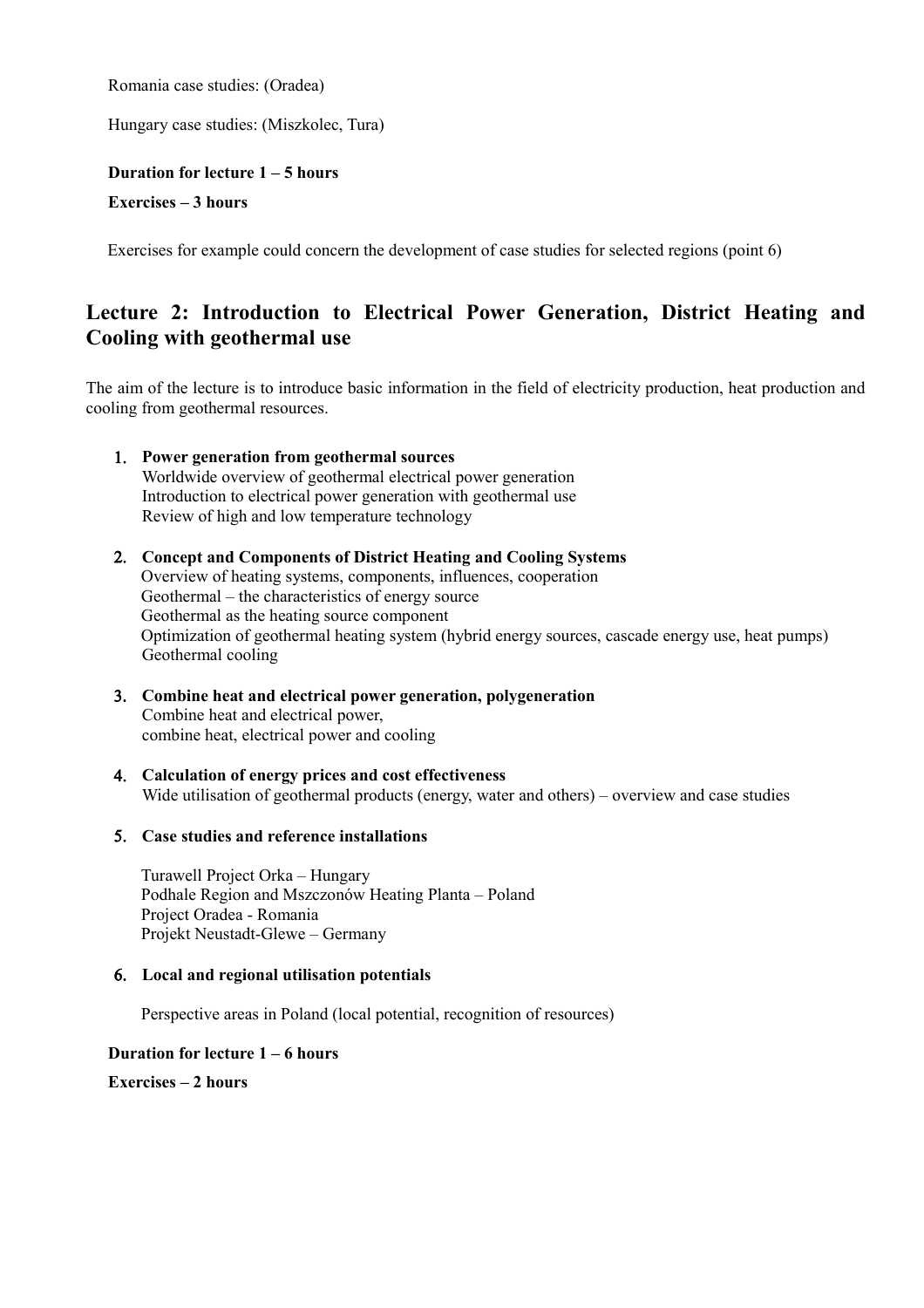## **Lecture 3: Best-Practise and Environmental Impact of Geothermal use in our energy system**

The first goal of the lecture is to performance the best practices of using geothermal water and energy in different locations over the World. The second aim is to presentation a lot of aspects of geothermal impact on a natural environment and economy. Students will find out about impacts on a natural environment and economy caused by geothermal water exploration and utilisation, geothermal energy utilisation for district heating purposes and for cooling projects.

1. Best Practice in the World experiences of geothermal water end energy utilization

World and EU examples. Legal acts and regulations for geothermal energy and water utilization.

- 2. Ecological and life cycle analysis
- 3. Environmental Impact of geothermal exploration

 Impact of geothermal exploration on the environment – exploration work (e.g. geophysics research), drilling, noise, emissions, isolation of aquifer and reservoir levels.

4. Environmental Impact of Geothermal energy utilisation

 Impact of geothermal energy utilization on the environment - reservoir management, distribution, water discharge, long-term exploitation.

 Ecological effect obtained during the exploitation of geothermal energy. Economic profitability and ecological effect.

5. Environmental Impact of District Heating and Cooling Projects

Costs, plant construction, long-term operation possibilities, pressure in the hole, injection of water.

6. Environmental Impact of Geothermal water utilisation

Treatment and purification of geothermal waters (Examples of the use of technology; reverse osmosis, ultrafiltration, aeration, deironing and other applied treatment technologies)

**Duration for lecture 1 – 5 hours Exercises – 3 hours**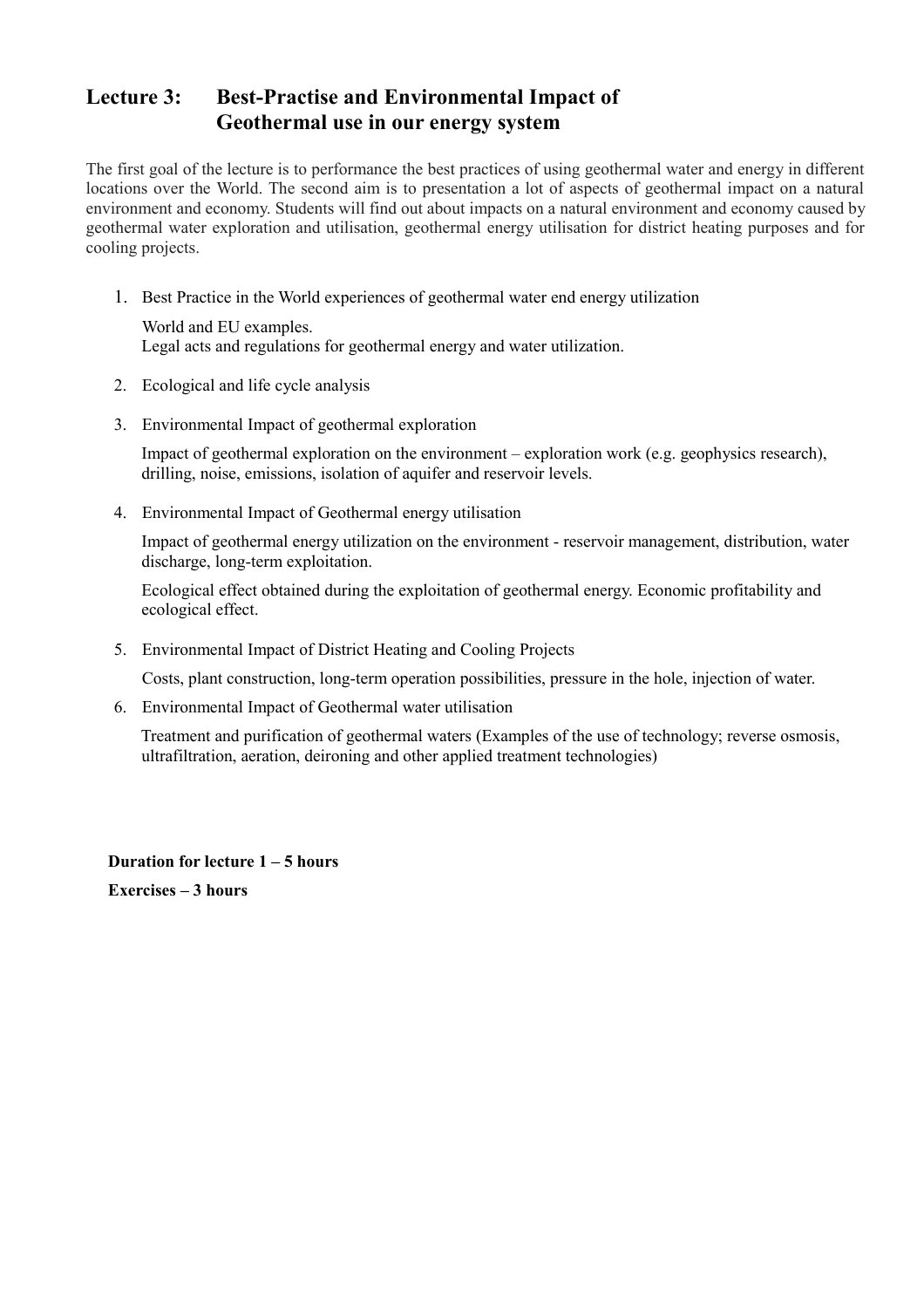## **Educational outcomes**

## **Knowledge**

- Student knows and explains the basic definitions, concepts and laws used in geothermal energy and knows selected geological methods and heating technologies used in the diagnosis, access and management of energy and geothermal resources.
- Student has the basic knowledge of geology of various geothermal regions and related to them types of geothermal deposits.
- Student is aware of geothermal resources renewability and has basic information on technology of geothermal drillings.
- The student has a basic knowledge of physics and thermal thermodynamics.
- The student has knowledge about the environmental aspects of the use of energy resources.

## **Skills**

- Student is able to analyze the conditions of geothermal waters occurrence and assess their suitability for specific purposes using the literature and materials.
- Student is able to perform simple resource assessments and interpret the results of hydrogeothermal measurements for simple geological situations.
- Student has the ability to extend his knowledge in the field of geothermal energy.
- The student is able to estimate the cost-effectiveness of the application of geothermal energy technology.
- The student is able to collect and analyze relevant data and on their basis determine the impact of exploitation on the environment

## **Attitudes/Social competences**

- Student is aware and understands economic, social and ecological impact of engineering activity in the field of prospecting and exploitation of geothermal deposits.
- Student is aware of necessity to improve professional and personal competences and extending knowledge through self-learning
- Student understands value of research work and can think critical about information from different sources

## **Guideline for study-report and template**

Each student will select a geothermal resource or region in order to prepare a Case study report, due to at the end of the course.

The study report is required to be about 5 pages long (Times New Roman, 12 point font, 1. 5 line spacing), including figures and tables. All report must have a references list.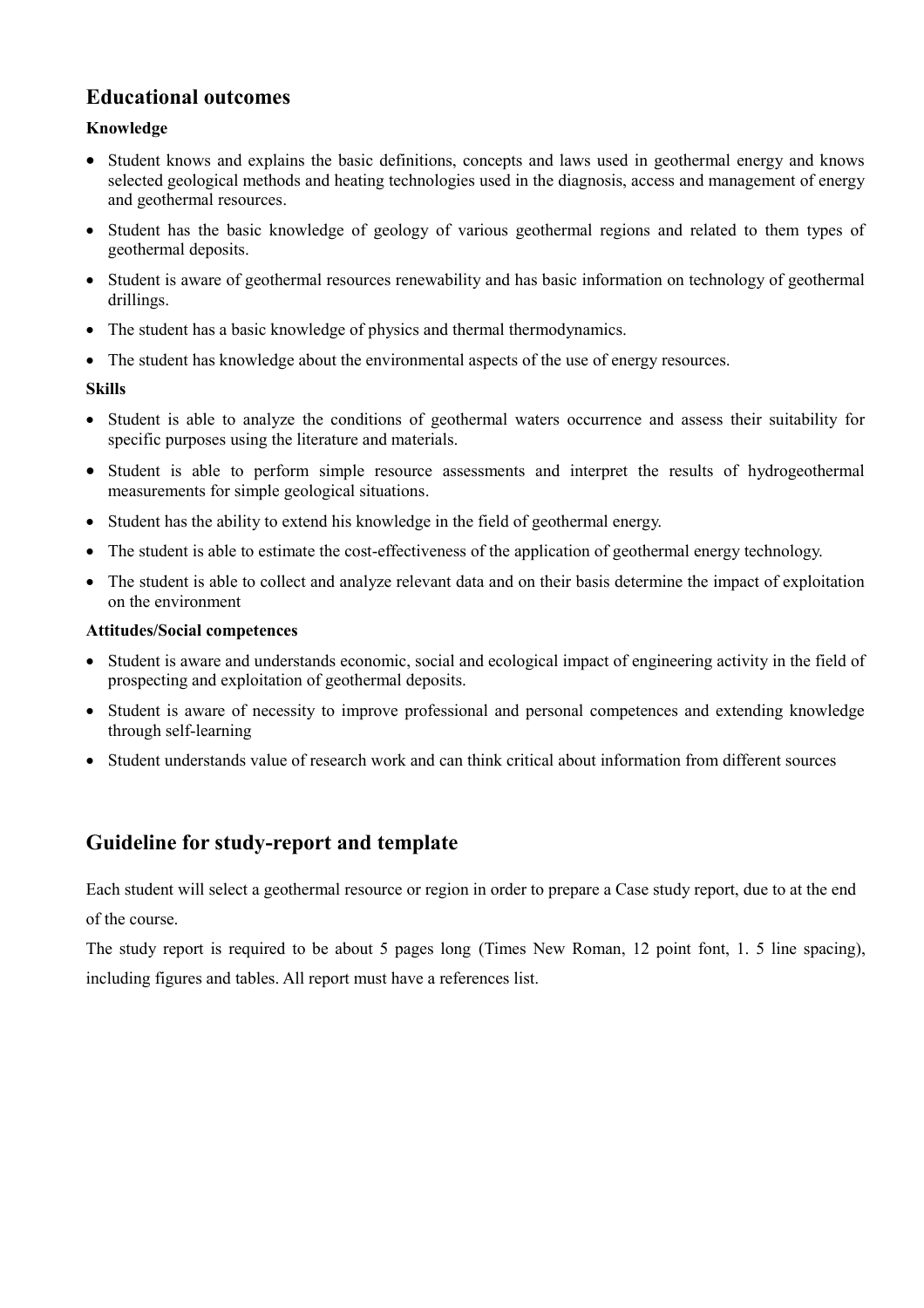## **List of references:**

Mary H. Dickson and Mario Fanelli;

Geothermal energy: utilization and technology; UNESCO Publishing by John Wiley & Sons; 1995

William E. Glassley; Geothermal Energy: Renewable Energy and the Environment, Second Edition; 2014, CRC Press; ISBN-13: 9781482221749

Ingrid Stober, Kurt Bucher; Geothermal Energy: From Theoretical Models to Exploration and Development; 2013; Springer Verlag

Colin Harvey, Graeme Beardsmore. Inga Moeck and Horst Rüter; Geothermal Exploration - Global Strategies and Applications; 2016; IGA Academy Books; ISBN: 978-3-9818045-0-8

Billy C. Langley; Heat Pump Technology 3rd Edition; 2001, Pearson; ISBN: 978-0130339652

Keith E. Herold; Absorption Chillers and Heat Pumps; 2016, Productivity Press; ISBN: 9781498714341

Jay Egg; Geothermal HVAC: Green Heating and Cooling; 2010, McGraw-Hill Education ISBN: 9780071746106

Marc A. Rosen, Seama Koohi-Fayegh; Geothermal Energy: Sustainable Heating and Cooling Using the Ground; 2017; John Wiley & Sons Inc.; ISBN: 9781119180982

Sven Werner; International review of district heating and cooling; Science direct https://www.sciencedirect.com/science/article/pii/S036054421730614X

Dietrich Schmidt, Anna Kallert, Markus Blesl; Sven Svendsen, Hongwei Li, Natasa Nord, Kari Sipilä; Low Temperature District Heating for Future Energy Systems; https://www.sciencedirect.com/science/article/pii/S1876610217322592

Dietrich Schmidt, Anna Kallert, Janybek Orozaliev, Isabelle Best, Klaus Vajen, Oliver Reul, Jochen Bennewitz, Petra Gerhold; Development of an Innovative Low Temperature Heat Supply Concept for a New Housing Area; Energy Procedia, Volume 116, 2017, pp. 39-47

District Energy in Cities: Unlocking the Potential of Energy Efficiency and Renewable Energy; [www.unep.org/energy/des](http://www.unep.org/energy/des)

Popovski K. et al., 2010 – Geothermal energy.

Bundschuh J. (ed.), Tomaszewska B (ed.) 2018 - Geothermal Water Management; CRC Press Taylor&Francis Group

<https://www.crcpress.com/Geothermal-Water-Management/Bundschuh-Tomaszewska/p/book/9781138749009>

Lund J., Boyd T.L., 2016 – Direct utilization of geothermal energy 2015 worldwide review. Geothermics, vol. 60, pp. 66-93. <https://doi.org/10.1016/j.geothermics.2015.11.004>

DiPippo R., 2015 – Geothermal Power Plants: Principles, Applications, Case Studies and Environmental Impact, Butterworth Heinemann, 4th Ed.

For Polish case studies: